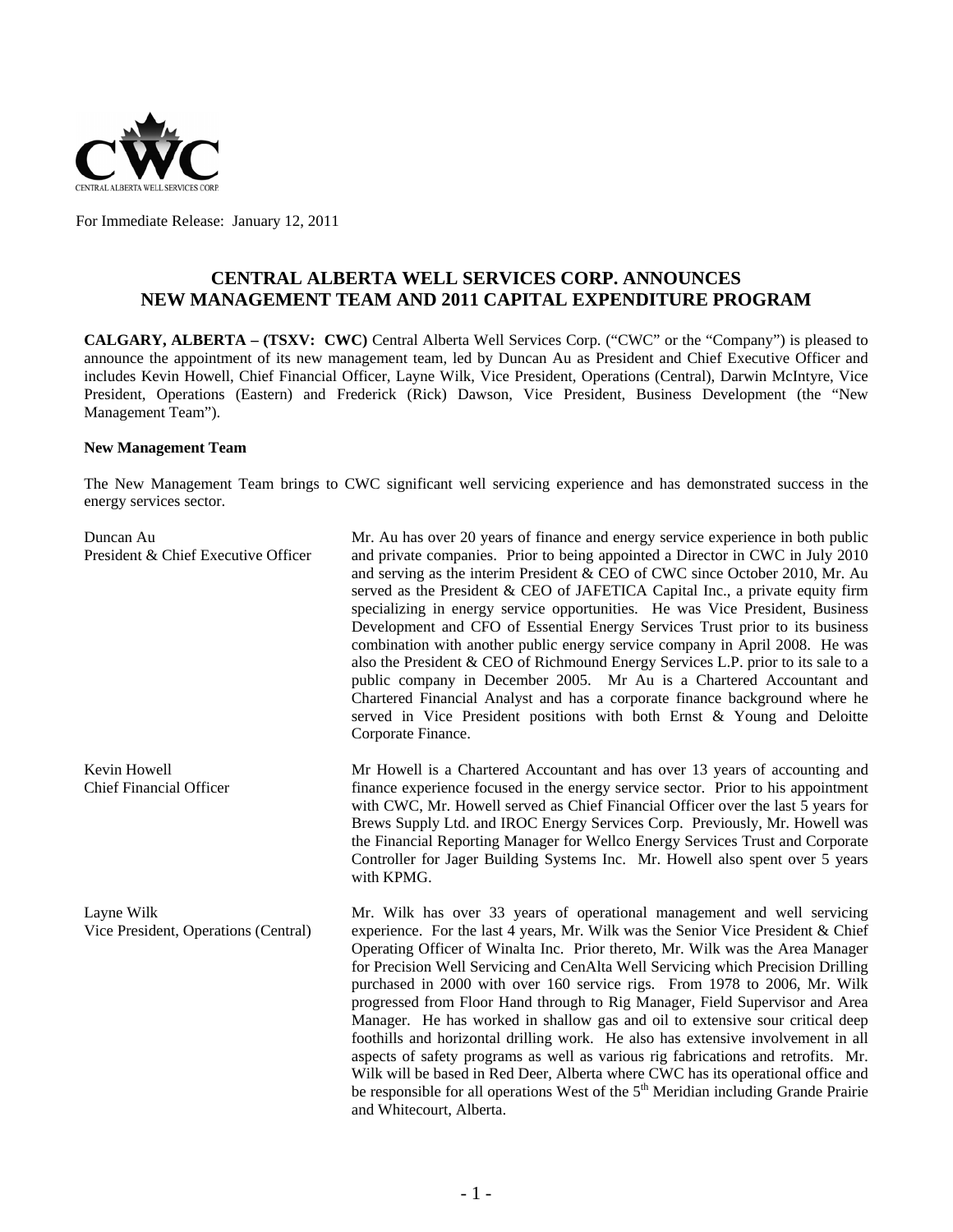| Darwin McIntyre                      | Mr. McIntyre has over 30 years of experience in the energy service industry and is   |
|--------------------------------------|--------------------------------------------------------------------------------------|
| Vice President, Operations (Eastern) | one of the founders of CWC when he sold Cactus Coil Tubing to the Company in         |
|                                      | March 2005. From 2000 to 2004, Mr. McIntyre was the Operations Manager for           |
|                                      | Bradshaw Well Servicing which he grew from 2 to 23 service rigs before its sale      |
|                                      | to Nabors Production. Prior thereto, from 1981 to 2000, Mr. McIntyre progressed      |
|                                      | with increasing responsibilities from Floor Hand to Rig Manager, Field Supervisor    |
|                                      | and Area Manager with CenAlta Well Servicing. He has experience in the               |
|                                      | foothills and central Alberta region as well as the heavy oil sector of eastern      |
|                                      | Alberta/western Saskatchewan. Mr. McIntyre will be based in Provost, Alberta         |
|                                      | where he will be responsible for all CWC operations East of the $5th$ Meridian       |
|                                      | including Brooks, Alberta and Weyburn, Saskatchewan.                                 |
| Frederick (Rick) Dawson              | Mr. Dawson has over 40 years of sales and marketing experience. Since joining        |
| Vice President, Business Development | CWC in June 2008, Mr. Dawson has significantly expanded the Company's                |
|                                      | geographical reach and services that it provides to its more intermediate and senior |
|                                      | exploration and production customers. Previously, Mr. Dawson spent 21 years          |
|                                      | with Precision Drilling and CenAlta Well Servicing in a Vice President, Sales or     |
|                                      | Marketing roles primarily in the well servicing, completions and production          |
|                                      | services divisions. Prior thereto, from 1980 to 1987, Mr. Dawson was a Field         |
|                                      | Representative with Beta Well Service.                                               |

#### **Corporate Strategy and 2011 Capital Expenditure Program**

The New Management Team intends to create value for its shareholders by maximizing the utilization of its current suite of modern oilfield service equipment. In executing this strategy, the Company will focus on a shift to crude oil (currently 60% of service rig activity), expand offerings to the emerging WCSB resource plays and continue to provide safe and efficient operations to exploration and production companies. In addition the Company will pursue both opportunistic acquisitions and internal growth that strengthens and adds depth to its well servicing asset base. The Board of Directors has approved a \$4.4 million capital expenditure program in 2011 to build a mobile slant service rig and a Class III coil tubing unit. The Company is committed to disciplined fiscal management, pursuing strategic acquisitions and selective internal growth opportunities, all of which are intended to create value for its shareholders. CWC believes improving market conditions are beginning to return to the Canadian energy services sector allowing the Company to pursue these opportunities and create a best-in-class oilfield services company.

## **About Central Alberta Well Services Corp.**

Central Alberta Well Services Corp. is a premier well servicing company operating in the Western Canadian Sedimentary Basin with a complementary suite of oilfield services including service rigs, coil tubing, snubbing, nitrogen and well testing. The Company's corporate office is located in Calgary, Alberta, with operational locations in Red Deer, Provost, Brooks, Grande Prairie and Whitecourt, Alberta and Weyburn, Saskatchewan.

### **For more information, please contact:**

**Central Alberta Well Services Corp. 755, 255 - 5 Avenue SW Calgary, Alberta T2P 3G6 Telephone: (403) 264-2177 Email: ir@cawsc.com** 

**Duncan T. Au, CA, CFA President & Chief Executive Officer**